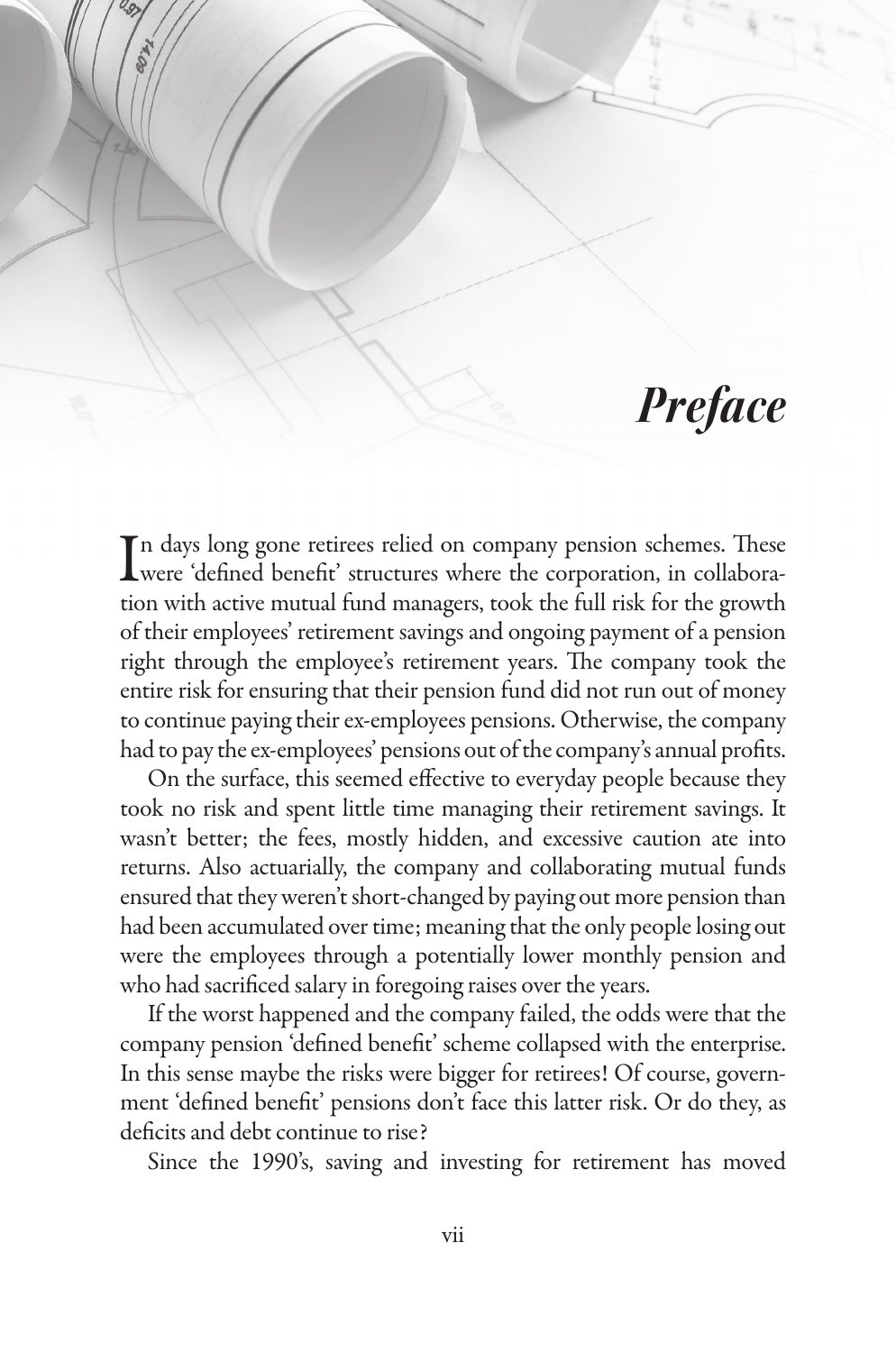## viii **BLUEPRINT** *to* **WEALTH**

from being mainly 'defined benefit' to being majority 'defined contribution' where the employee now takes the full risk to save for and grow their retirement nest egg. But employees can also reap rewards from this change through minimizing costs and using better performing investing approaches to accumulating a far larger nest egg.

Both 'defined benefit' and 'defined contribution' methods have been and continue to be supplemented by the promise of government Social Security payments when employees reach retirement. However, Social Security has limits, and there are plenty of ongoing discussions and doubts about the level of Social Security payments in the future. It is possible they will not even survive in the future given both government debt levels around the world and the investment needed by governments to support aging and longer living populations.

The bottom line is that workers today just cannot plan to rely on their Social Security being sufficient to fund a comfortable retirement in years to come.

More than ever, employees need to take responsibility early for saving and investing for their retirement. Some have, but most have not. This book has been written to cut through the jargon and confusion of investing alternatives to provide specific solutions for investors who may even have no prior investing knowledge and who want to provide for a comfortable retirement, or even better, to achieve financial freedom. These solutions are also very applicable to those investing for reasons other than retirement.

For decades, many large mutual fund institutions and their distribution networks have preyed on would-be investors and scared them into believing that it is too risky and too difficult to be a do-it-yourself (DIY) investor.

The independent everyday investor CAN manage and control their own financial resources, invest them confidently and do much better than the active mutual funds.

 $[A$  term I will frequently use in this book is 'active mutual funds'. These are large mutual funds that invest in one or more investment classes with ongoing re-balancing in and between asset classes and investing strategies in trying to *perform better than a benchmark index*. They can include active equity mutual funds, balanced funds of some sort, bond funds or money market funds. In many countries, they are called 'managed funds.' By contrast, 'passive index funds' attempt to *match, or track, a benchmark index*.]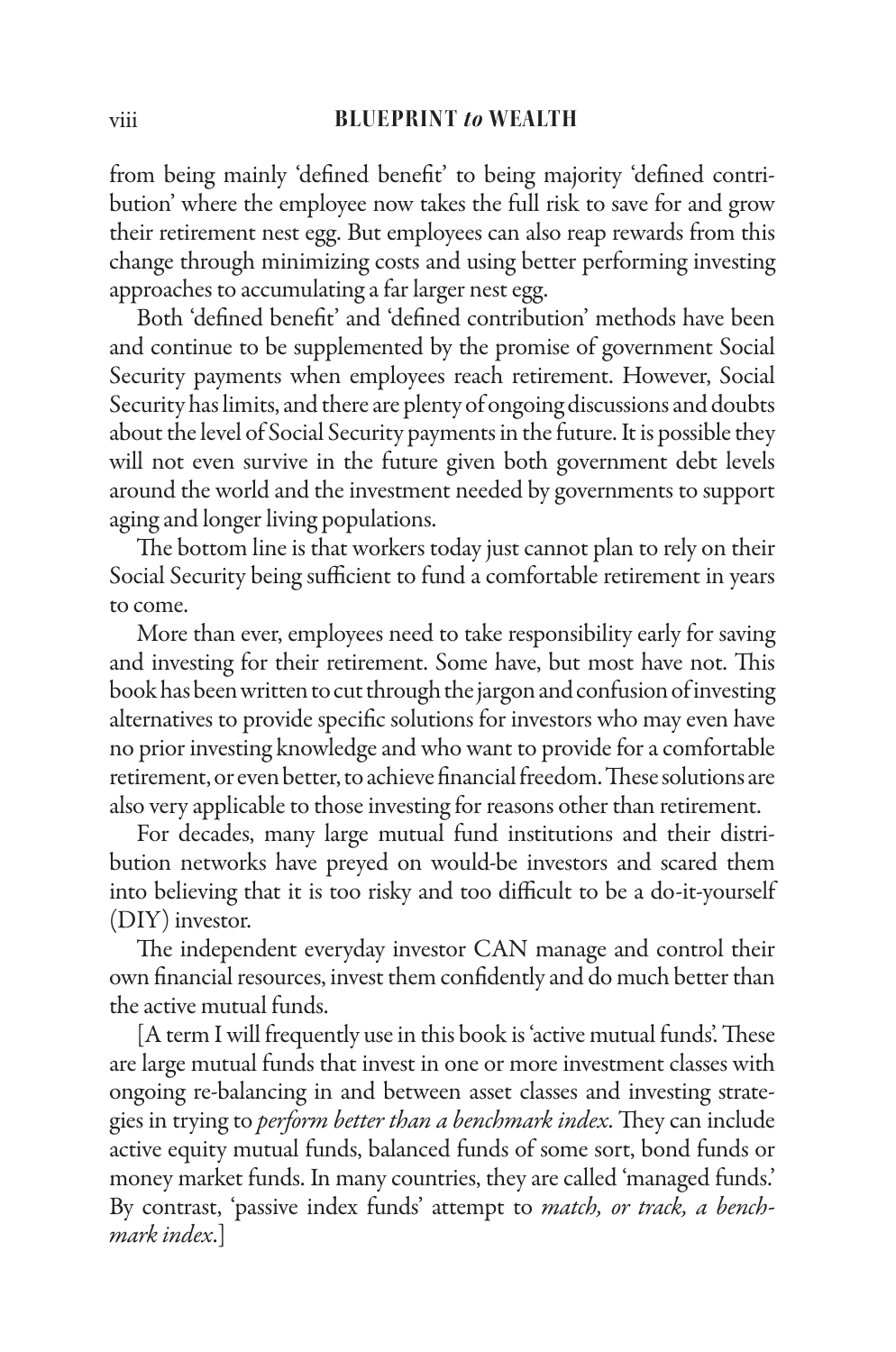One of the most glaring misrepresentations of the active mutual fund industry is to advise investors that the *only* way to profit in the stock market is by "time in the market." They expound a long-term buy-andhold strategy in their fund as the only way to invest capital for retirement, or any other goal. And as a result, fund managers have benefited greatly by keeping ordinary people financially confused by marketing *their* 'investment philosophies'.

Fund managers use the ups and downs of the financial markets, stock trading jargon and the need for a steep learning curve to investment literacy as evidence that the independent investor would soon fail if they did it themselves. Some of their catch cries include buy-and-hold active mutual funds forever otherwise missing the ten best days every ten years could wipe out all your ten-year gains; risk management through diversi fication; professional portfolio management; streamlined administration; accountability and transparency through regulation; and others.

For example, *diversification across different asset classes is an essential risk management technique used by active balanced and target date mutual funds*.

It is a valid method, but for investment horizons of three to seven years, or maybe ten at a push. But not for twenty, thirty or forty year horizons.

The average time to retirement for all working people investing for retirement is thirty-three years! This average is getting longer as more young workers start their 'defined contribution' retirement savings journey, and older workers retire later.

There is a mismatch between the risk management technique and the investment horizon of their customers. I will expose the poor performance that results from long-term diversification that also doesn't deliver as much risk minimization as it is supposed to do.

These and other distortions are myths, and in this book, I will show you how false marketing tactics should not sway people from investing successfully using alternative approaches.

It is evident also that *percentage based commissions and fees computed on 'funds under management' (FuM)* motivates fund managers to build their fund size as much as possible through raising capital and incentivizing advisors, with secondary regard for growing their customers' wealth.

This book will help you learn simple, well-researched strategies to do it yourself (DIY). For those with many years before retirement, your strategy may be a type of 'buy-and-hold', but not individual stocks or active mutual funds.